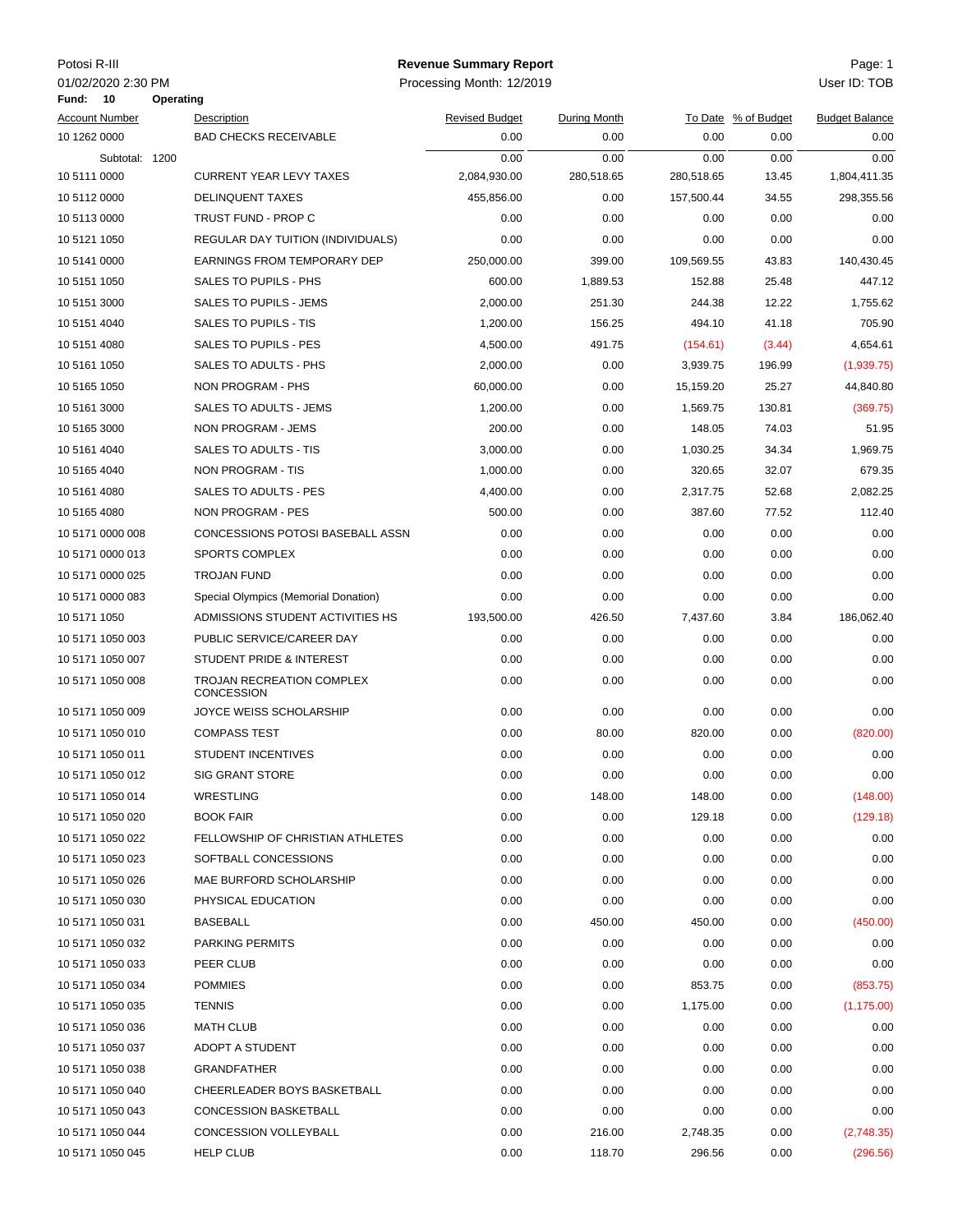| Potosi R-III          |                                                     | <b>Revenue Summary Report</b> |                     |           |                     | Page: 2               |
|-----------------------|-----------------------------------------------------|-------------------------------|---------------------|-----------|---------------------|-----------------------|
| 01/02/2020 2:30 PM    |                                                     | Processing Month: 12/2019     |                     |           |                     | User ID: TOB          |
| Fund:<br>$-10$        | Operating                                           |                               |                     |           |                     |                       |
| <b>Account Number</b> | Description                                         | <b>Revised Budget</b>         | <b>During Month</b> |           | To Date % of Budget | <b>Budget Balance</b> |
| 10 5171 1050 047      | <b>MISCELLANEOUS</b>                                | 0.00                          | 189.08              | 1,008.03  | 0.00                | (1,008.03)            |
| 10 5171 1050 048      | PROJECT GRADUATION                                  | 0.00                          | 0.00                | 0.00      | 0.00                | 0.00                  |
| 10 5171 1050 049      | ART RESALE                                          | 0.00                          | 0.00                | 678.25    | 0.00                | (678.25)              |
| 10 5171 1050 050      | <b>TEEN 2000</b>                                    | 0.00                          | 0.00                | 0.00      | 0.00                | 0.00                  |
| 10 5171 1050 056      | <b>CHEERLEADERS</b>                                 | 0.00                          | 0.00                | 0.00      | 0.00                | 0.00                  |
| 10 5171 1050 059      | <b>BUILDING RENTALS</b>                             | 0.00                          | 0.00                | 0.00      | 0.00                | 0.00                  |
| 10 5171 1050 061      | NAT HONOR SOCIETY                                   | 0.00                          | 0.00                | 0.00      | 0.00                | 0.00                  |
| 10 5171 1050 062      | <b>GIRLS BASKETBALL RESALE</b>                      | 0.00                          | 0.00                | 0.00      | 0.00                | 0.00                  |
| 10 5171 1050 063      | FOOTBALL RESALE                                     | 0.00                          | 0.00                | (98.75)   | 0.00                | 98.75                 |
| 10 5171 1050 064      | SOFTBALL                                            | 0.00                          | 0.00                | 0.00      | 0.00                | 0.00                  |
| 10 5171 1050 065      | <b>BASKETBALL TOURNAMENT</b>                        | 0.00                          | 0.00                | 0.00      | 0.00                | 0.00                  |
| 10 5171 1050 066      | <b>FFA</b>                                          | 0.00                          | 0.00                | 14,868.50 | 0.00                | (14,868.50)           |
| 10 5171 1050 067      | <b>VOLLEYBALL RESALE</b>                            | 0.00                          | 0.00                | 840.00    | 0.00                | (840.00)              |
| 10 5171 1050 070      | <b>CROSS COUNTRY</b>                                | 0.00                          | 100.00              | 2,065.00  | 0.00                | (2,065.00)            |
| 10 5171 1050 071      | <b>ART CLUB</b>                                     | 0.00                          | 0.00                | 486.00    | 0.00                | (486.00)              |
| 10 5171 1050 072      | CHEERLEADER FOOTBALL                                | 0.00                          | 0.00                | 0.00      | 0.00                | 0.00                  |
| 10 5171 1050 073      | <b>CONCESSION FOOTBALL</b>                          | 0.00                          | 0.00                | 12,137.71 | 0.00                | (12, 137.71)          |
| 10 5171 1050 074      | CLASS OF 2017                                       | 0.00                          | 0.00                | 0.00      | 0.00                | 0.00                  |
| 10 5171 1050 075      | <b>FBLA</b>                                         | 0.00                          | 0.00                | 854.50    | 0.00                | (854.50)              |
| 10 5171 1050 076      | <b>FCCLA</b>                                        | 0.00                          | 0.00                | 288.75    | 0.00                | (288.75)              |
| 10 5171 1050 077      | <b>FHCC</b>                                         | 0.00                          | 0.00                | 757.00    | 0.00                | (757.00)              |
| 10 5171 1050 078      | <b>FTA</b>                                          | 0.00                          | 0.00                | 15.00     | 0.00                | (15.00)               |
| 10 5171 1050 079      | SPANISH CLUB                                        | 0.00                          | 0.00                | 0.00      | 0.00                | 0.00                  |
| 10 5171 1050 080      | <b>INDUSTRIAL ARTS CLUB</b>                         | 0.00                          | 0.00                | 0.00      | 0.00                | 0.00                  |
| 10 5171 1050 081      | <b>CLASS OF 2015</b>                                | 0.00                          | 0.00                | 0.00      | 0.00                | 0.00                  |
| 10 5171 1050 082      | MUSIC - VOCAL                                       | 0.00                          | 70.13               | 2,340.69  | 0.00                | (2,340.69)            |
| 10 5171 1050 083      | <b>Special Olympics</b>                             | 0.00                          | 0.00                | 0.00      | 0.00                | 0.00                  |
| 10 5171 1050 085      | <b>VIDEO CLUB</b>                                   | 0.00                          | 0.00                | 150.00    | 0.00                | (150.00)              |
| 10 5171 1050 086      | <b>SCIENCE CLUB</b>                                 | 0.00                          | 0.00                | 0.00      | 0.00                | 0.00                  |
| 10 5171 1050 087      | CLASS OF 2018                                       | 0.00                          | 0.00                | 0.00      | 0.00                | 0.00                  |
| 10 5171 1050 088      | <b>SODA MACHINES</b>                                | 0.00                          | 15.00               | 713.87    | 0.00                | (713.87)              |
| 10 5171 1050 089      | CLASS OF 2016                                       | 0.00                          | 0.00                | 0.00      | 0.00                | 0.00                  |
| 10 5171 1050 090      | <b>STUDENT COUNCIL</b>                              | 0.00                          | 0.00                | 641.16    | 0.00                | (641.16)              |
| 10 5171 1050 091      | <b>GOLDEN MASK SOCIETY</b>                          | 0.00                          | 70.14               | 2,553.14  | 0.00                | (2,553.14)            |
| 10 5171 1050 093      | YEARBOOK & PUBLICATIONS                             | 0.00                          | 271.00              | 2,115.00  | 0.00                | (2, 115.00)           |
| 10 5171 1050 094      | <b>BIBLE CLUB</b>                                   | 0.00                          | 0.00                | 0.00      | 0.00                | 0.00                  |
| 10 5171 1050 095      | MISCELLANEOUS ATHLETIC                              | 0.00                          | 398.00              | 4,317.40  | 0.00                | (4,317.40)            |
| 10 5171 1050 096      | <b>INSTR MUSIC</b>                                  | 0.00                          | 0.00                | 0.00      | 0.00                | 0.00                  |
| 10 5171 1050 097      | <b>INDUST ARTS</b>                                  | 0.00                          | 35.00               | 1,251.25  | 0.00                | (1,251.25)            |
| 10 5171 1050 099      | PAM BRITTON SCHOLARSHIP REVENU                      | 0.00                          | 0.00                | 0.00      | 0.00                | 0.00                  |
| 10 5171 1050 100      | <b>CHESTER BAKER SCHOLARSHIP</b>                    | 0.00                          | 1,000.00            | 11,745.30 | 0.00                | (11,745.30)           |
| 10 5171 1050 101      | STUDENT AMBASSADORS                                 | 0.00                          | 0.00                | 481.00    | 0.00                | (481.00)              |
| 10 5171 1050 102      | STUDENT CLOTHING CLOSET                             | 0.00                          | 0.00                | 0.00      | 0.00                | 0.00                  |
| 10 5171 1050 103      | GOLF                                                | 0.00                          | 0.00                | 0.00      | 0.00                | 0.00                  |
|                       |                                                     |                               |                     |           |                     |                       |
| 10 5171 1050 104      | <b>ROBOTICS</b><br>ADMISSIONS STUDENT ACTIVITIES MS | 0.00                          | 0.00                | 790.00    | 0.00                | (790.00)              |
| 10 5171 3000          |                                                     | 30,000.00                     | 0.00                | 0.00      | 0.00                | 30,000.00             |
| 10 5171 3000 004      | <b>OUTDOOR EDUCATION</b>                            | 0.00                          | 0.00                | 0.00      | 0.00                | 0.00                  |
| 10 5171 3000 005      | <b>MAP FUNDRAISER</b>                               | 0.00                          | 0.00                | 0.00      | 0.00                | 0.00                  |
| 10 5171 3000 030      | PHYSICAL EDUCATION                                  | 0.00                          | 0.00                | 0.00      | 0.00                | 0.00                  |
| 10 5171 3000 031      | <b>BASEBALL - JEMS</b>                              | 0.00                          | 0.00                | 0.00      | 0.00                | 0.00                  |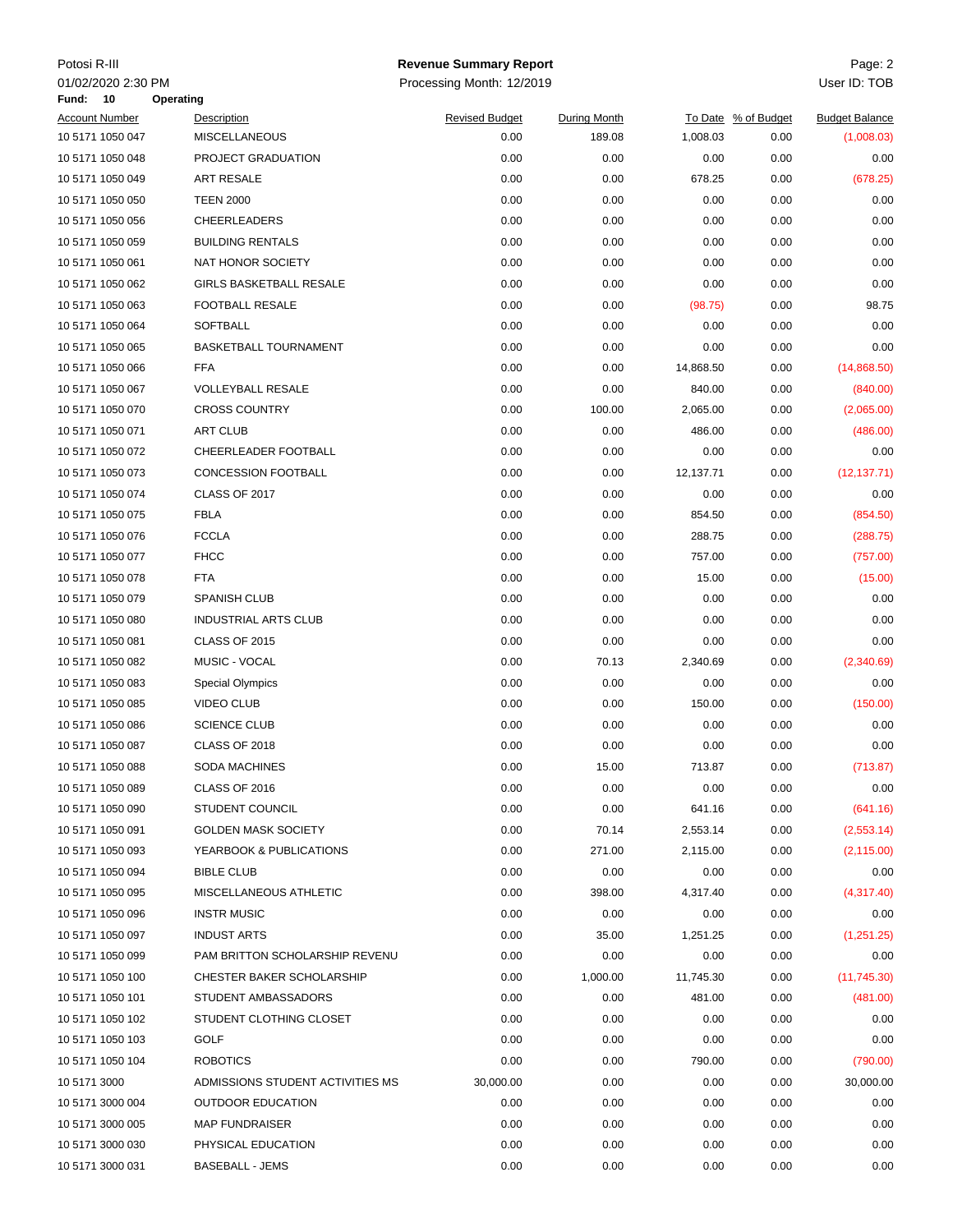| Potosi R-III          |                                                | <b>Revenue Summary Report</b> |              |           |                     | Page: 3               |
|-----------------------|------------------------------------------------|-------------------------------|--------------|-----------|---------------------|-----------------------|
| 01/02/2020 2:30 PM    |                                                | Processing Month: 12/2019     |              |           |                     | User ID: TOB          |
| 10<br>Fund:           | Operating                                      |                               |              |           |                     |                       |
| <b>Account Number</b> | Description                                    | <b>Revised Budget</b>         | During Month |           | To Date % of Budget | <b>Budget Balance</b> |
| 10 5171 3000 056      | <b>CHEERLEADERS</b>                            | 0.00                          | 0.00         | 0.00      | 0.00                | 0.00                  |
| 10 5171 3000 057      | LIBRARY                                        | 0.00                          | 0.00         | 0.00      | 0.00                | 0.00                  |
| 10 5171 3000 059      | <b>BUILDING RENTALS</b>                        | 0.00                          | 25.00        | 150.00    | 0.00                | (150.00)              |
| 10 5171 3000 061      | NATIONAL HONOR SOCIETY                         | 0.00                          | 0.00         | 0.00      | 0.00                | 0.00                  |
| 10 5171 3000 062      | <b>GIRLS BASKETBALL RESALE</b>                 | 0.00                          | 0.00         | 0.00      | 0.00                | 0.00                  |
| 10 5171 3000 064      | <b>TRACK/CROSS COUNTRY</b>                     | 0.00                          | 0.00         | 300.00    | 0.00                | (300.00)              |
| 10 5171 3000 067      | <b>VOLLEYBALL RESALE</b>                       | 0.00                          | 0.00         | 0.00      | 0.00                | 0.00                  |
| 10 5171 3000 082      | MUSIC - VOCAL                                  | 0.00                          | 0.00         | 333.00    | 0.00                | (333.00)              |
| 10 5171 3000 084      | PRINCIPALS MISC                                | 0.00                          | 1,167.00     | 11,640.82 | 0.00                | (11, 640.82)          |
| 10 5171 3000 088      | SODA MACHINES                                  | 0.00                          | 265.00       | 483.30    | 0.00                | (483.30)              |
| 10 5171 3000 090      | <b>STUDENT COUNCIL</b>                         | 0.00                          | 700.00       | 700.00    | 0.00                | (700.00)              |
| 10 5171 3000 093      | YEARBOOK & PUBLICATIONS                        | 0.00                          | 0.00         | 281.50    | 0.00                | (281.50)              |
| 10 5171 3000 094      | <b>BIBLE CLUB</b>                              | 0.00                          | 0.00         | 0.00      | 0.00                | 0.00                  |
| 10 5171 3000 095      | MISCELLANEOUS ATHLETICS                        | 0.00                          | 771.00       | 3,324.00  | 0.00                | (3,324.00)            |
| 10 5171 3000 096      | <b>INSTR MUSIC</b>                             | 0.00                          | 0.00         | 0.00      | 0.00                | 0.00                  |
| 10 5171 3000 097      | <b>INDUST ARTS</b>                             | 0.00                          | 0.00         | 0.00      | 0.00                | 0.00                  |
| 10 5171 4040          | ADMISSIONS STUDENT ACTIVITIES TIS              | 30,000.00                     | 0.00         | 0.00      | 0.00                | 30,000.00             |
| 10 5171 4040 004      | <b>OUTDOOR ED YMCA</b>                         | 0.00                          | 75.00        | 10,115.00 | 0.00                | (10, 115.00)          |
| 10 5171 4040 005      | <b>MAP FUNDRAISER</b>                          | 0.00                          | 0.00         | 0.00      | 0.00                | 0.00                  |
| 10 5171 4040 006      | SOCIAL COMMITTEE                               | 0.00                          | 0.00         | 0.00      | 0.00                | 0.00                  |
| 10 5171 4040 011      | STUDENT INCENTIVES                             | 0.00                          | 0.00         | 0.00      | 0.00                | 0.00                  |
| 10 5171 4040 017      | CHARACTER EDUCATION                            | 0.00                          | 0.00         | 0.00      | 0.00                | 0.00                  |
| 10 5171 4040 019      | <b>FAMILY READING</b>                          | 0.00                          | 0.00         | 0.00      | 0.00                | 0.00                  |
| 10 5171 4040 020      | <b>BOOK FAIR</b>                               | 0.00                          | 0.00         | 4,995.43  | 0.00                | (4,995.43)            |
| 10 5171 4040 057      | LIBRARY                                        | 0.00                          | 0.00         | 0.00      | 0.00                | 0.00                  |
| 10 5171 4040 059      | <b>BUILDING RENTALS</b>                        | 0.00                          | 0.00         | 230.00    | 0.00                | (230.00)              |
| 10 5171 4040 082      | MUSIC - VOCAL                                  | 0.00                          | 625.00       | 1,017.00  | 0.00                | (1,017.00)            |
| 10 5171 4040 084      | PRINCIPALS MISC                                | 0.00                          | 0.00         | 0.00      | 0.00                | 0.00                  |
| 10 5171 4040 088      | SODA MACHINES                                  | 0.00                          | 0.00         | 365.15    | 0.00                | (365.15)              |
| 10 5171 4040 090      | STUDENT COUNCIL REVENUE                        | 0.00                          | 0.00         | 0.00      | 0.00                | 0.00                  |
| 10 5171 4040 095      | MISCELLANEOUS ATHLETICS                        | 0.00                          | 0.00         | 0.00      | 0.00                | 0.00                  |
| 10 5171 4040 106      | <b>CELEBRATION</b>                             | 0.00                          | 0.00         | 34.32     | 0.00                | (34.32)               |
| 10 5171 4080          | ADMISSIONS STUDENT ACTIVITIES PES              | 30,000.00                     | 0.00         | 0.00      | 0.00                | 30,000.00             |
| 10 5171 4080 011      | <b>STUDENT INCENTIVES</b>                      | 0.00                          | 0.00         | 0.00      | 0.00                | 0.00                  |
| 10 5171 4080 020      | <b>BOOK FAIR</b>                               | 0.00                          | 0.00         | 7,319.63  | 0.00                | (7,319.63)            |
| 10 5171 4080 027      | <b>PRESCHOOL</b>                               | 0.00                          | 0.00         | 0.00      | 0.00                | 0.00                  |
| 10 5171 4080 037      | ADOPT A STUDENT                                | 0.00                          | 4.00         | 604.00    | 0.00                | (604.00)              |
|                       |                                                | 0.00                          | 0.00         | 0.00      |                     |                       |
| 10 5171 4080 059      | <b>BUILDING RENTALS</b><br>PENCIL & PAPER FUND |                               |              |           | 0.00                | 0.00                  |
| 10 5171 4080 060      |                                                | 0.00                          | 0.00         | 36.00     | 0.00                | (36.00)               |
| 10 5171 4080 071      | <b>ART CLUB</b>                                | 0.00                          | 0.00         | 597.45    | 0.00                | (597.45)              |
| 10 5171 4080 088      | SODA MACHINES                                  | 0.00                          | 0.00         | 0.00      | 0.00                | 0.00                  |
| 10 5171 4080 095      | <b>MISCELLANEOUS</b>                           | 0.00                          | 0.00         | 1,057.72  | 0.00                | (1,057.72)            |
| 10 5182 000           | PRESCHOOL TUITION FROM PARENTS                 | 38,000.00                     | 2,660.47     | 18,710.94 | 49.24               | 19,289.06             |
| 10 5181 0000          | COMMUNITY SERVICE (PREK TUITION)               | 0.00                          | 0.00         | 69.59     | 0.00                | (69.59)               |
| 10 5191 0000          | Rentals                                        | 0.00                          | 0.00         | 0.00      | 0.00                | 0.00                  |
| 10 5192 0000          | <b>GIFTS</b>                                   | 0.00                          | 0.00         | 0.00      | 0.00                | 0.00                  |
| 10 5195 0000          | PRIOR PERIOD ADJUSTMENT                        | 0.00                          | 0.00         | 0.00      | 0.00                | 0.00                  |
| 10 5198 0000          | MISCELLANEOUS LOCAL                            | 10,000.00                     | 2,680.00     | 2,680.00  | 26.80               | 7,320.00              |
| 10 5192 1050          | <b>GIFTS</b>                                   | 0.00                          | 0.00         | 0.00      | 0.00                | 0.00                  |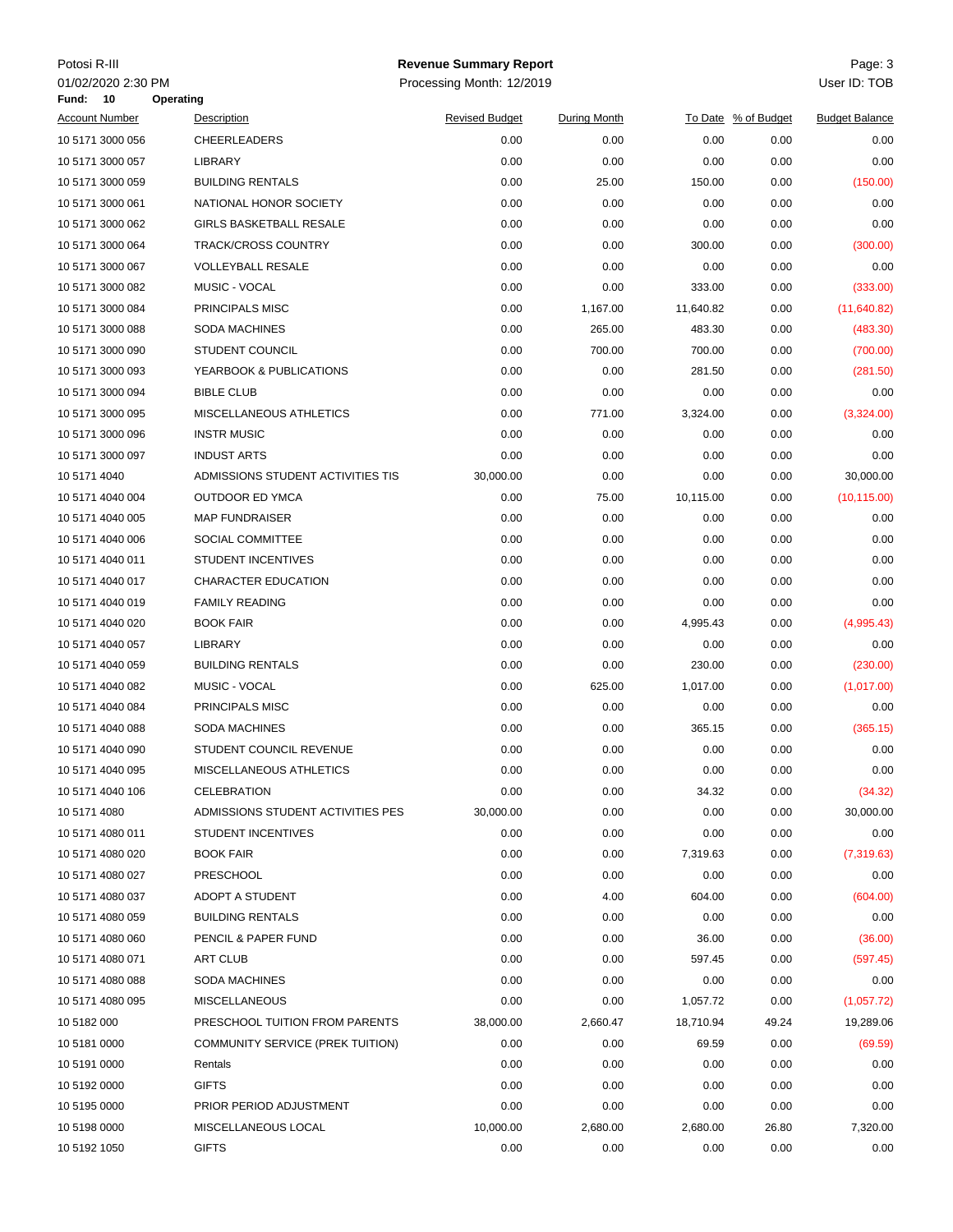| Potosi R-III |                          |             |                                                       | <b>Revenue Summary Report</b> |                     |              |                     | Page: 4               |
|--------------|--------------------------|-------------|-------------------------------------------------------|-------------------------------|---------------------|--------------|---------------------|-----------------------|
| Fund:        | 01/02/2020 2:30 PM<br>10 | Operating   |                                                       | Processing Month: 12/2019     |                     |              |                     | User ID: TOB          |
|              | <b>Account Number</b>    |             | Description                                           | <b>Revised Budget</b>         | <b>During Month</b> |              | To Date % of Budget | <b>Budget Balance</b> |
|              | 10 5192 1050 057         |             | <b>GIFTS - LIBRARY</b>                                | 0.00                          | 0.00                | 0.00         | 0.00                | 0.00                  |
| 10 5192 4040 |                          |             | GIFTS - TIS                                           | 0.00                          | 0.00                | 0.00         | 0.00                | 0.00                  |
| 10 5192 4080 |                          |             | GIFTS - PES                                           | 0.00                          | 0.00                | 0.00         | 0.00                | 0.00                  |
|              | Subtotal: 5100           |             |                                                       | 3,202,886.00                  | 296,266.50          | 713,300.48   | 22.27               | 2,489,585.52          |
| 10 5221 0000 |                          |             | STATE ASSESSED UTILITY TAX                            | 1,122,172.00                  | 0.00                | 0.00         | 0.00                | 1,122,172.00          |
| 10 5231 0000 |                          |             | <b>FEDERAL PROPERTIES</b>                             | 60,000.00                     | 0.00                | 0.00         | 0.00                | 60,000.00             |
|              | Subtotal: 5200           |             |                                                       | 1,182,172.00                  | 0.00                | 0.00         | 0.00                | 1,182,172.00          |
| 10 5311 0000 |                          |             | <b>BASIC FORMULA - STATE MONIES</b>                   | 0.00                          | 0.00                | 0.00         | 0.00                | 0.00                  |
| 10 5312 0000 |                          |             | <b>TRANSPORTATION</b>                                 | 220,282.00                    | 19,890.00           | 120,287.00   | 54.61               | 99,995.00             |
| 10 5314 0000 |                          |             | <b>ECSE</b>                                           | 0.00                          | 0.00                | 0.00         | 0.00                | 0.00                  |
| 10 5319 0000 |                          |             | <b>BASIC FORMULA - CLASSROOM TRUST</b><br><b>FUND</b> | 0.00                          | 0.00                | 0.00         | 0.00                | 0.00                  |
| 10 5324 0000 |                          |             | PARENTS AS TEACHERS                                   | 84,332.00                     | 0.00                | 24,970.00    | 29.61               | 59,362.00             |
| 10 5332 0000 |                          |             | VOCATIONAL/TECHNICAL AID                              | 9,635.00                      | 0.00                | 0.00         | 0.00                | 9,635.00              |
| 10 5333 0000 |                          |             | <b>FOOD SERVICE-STATE</b>                             | 9,672.00                      | 0.00                | 0.00         | 0.00                | 9,672.00              |
| 10 5367 0000 |                          |             | SCHOOL AGE CHILDRENS HEALTH SV                        | 0.00                          | 0.00                | 0.00         | 0.00                | 0.00                  |
| 10 5381 0000 |                          |             | SPEC ED HIGH NEED FUND STATE                          | 40,000.00                     | 0.00                | 0.00         | 0.00                | 40,000.00             |
| 10 5397 0000 |                          |             | OTHER STATE REVENUE                                   | 2,000.00                      | 0.00                | 1,778.96     | 88.95               | 221.04                |
|              | Subtotal: 5300           |             |                                                       | 365,921.00                    | 19,890.00           | 147,035.96   | 40.18               | 218,885.04            |
| 10 5412 0000 |                          |             | <b>MEDICAID</b>                                       | 70,000.00                     | 0.00                | 28,832.82    | 41.19               | 41,167.18             |
| 10 5437 0000 |                          |             | SPEC ED HIGH NEED FUND FEDERAL                        | 29,843.00                     | 474.72              | 874.72       | 2.93                | 28,968.28             |
| 10 5438 0370 |                          |             | STATEWIDE COLABORATIVE GRANT                          | 0.00                          | 0.00                | 0.00         | 0.00                | 0.00                  |
| 10 5442 0000 |                          |             | <b>ECSE - FEDERAL</b>                                 | 65,254.00                     | 5,306.33            | 25,457.57    | 39.01               | 39,796.43             |
| 10 5445 0000 |                          |             | SCHOOL LUNCH PROGRAM                                  | 640,321.00                    | 63,103.01           | 263,693.75   | 41.18               | 376,627.25            |
| 10 5446 0000 |                          |             | SCHOOL BREAKFAST PROGRAM                              | 232,541.00                    | 27,045.88           | 111,089.23   | 47.77               | 121,451.77            |
| 10 5447 0000 |                          |             | SPECIAL MILK PROGRAM                                  | 500.00                        | 56.75               | 343.50       | 68.70               | 156.50                |
| 10 5448 0000 |                          |             | AFTER SCHOOL SNACK PROGRAM                            | 0.00                          | 0.00                | 0.00         | 0.00                | 0.00                  |
| 10 5442 0570 |                          |             | <b>ECSE - FEDERAL</b>                                 | 0.00                          | 0.00                | 0.00         | 0.00                | 0.00                  |
| 10 5451 0000 |                          |             | <b>TITLE I</b>                                        | 14,823.00                     | 0.00                | 0.00         | 0.00                | 14,823.00             |
| 10 5461 0000 |                          |             | TITLE IV, DRUG FREE                                   | 47,330.00                     | 4,183.90            | 30,299.49    | 64.02               | 17,030.51             |
| 10 5465 0000 |                          |             | TITLE II.A                                            | 0.00                          | 0.00                | 0.00         | 0.00                | 0.00                  |
| 10 5481 0000 |                          |             | SUMMER FOOD SERVICE PROGRAM                           | 27,000.00                     | 0.00                | 27,888.77    | 103.29              | (888.77)              |
| 10 5492 0000 |                          |             | TITLE VI.B (REAP)                                     | 49,231.00                     | 0.00                | 1,088.00     | 2.21                | 48,143.00             |
| 10 5497 0000 |                          |             | OTHER FEDERAL REVENUE                                 | 0.00                          | 0.00                | 0.00         | 0.00                | 0.00                  |
|              | Subtotal: 5400           |             |                                                       | 1,176,843.00                  | 100,170.59          | 489,567.85   | 41.60               | 687,275.15            |
| 10 5651 0000 |                          |             | SALE OF OTHER PROPERTY                                | 0.00                          | 0.00                | 0.00         | 0.00                | 0.00                  |
|              | Subtotal: 5600           |             |                                                       | 0.00                          | 0.00                | 0.00         | 0.00                | 0.00                  |
| 10 5811 1050 |                          |             | TUITION FROM OTHER LEA                                | 25,000.00                     | 0.00                | 17,280.24    | 69.12               | 7,719.76              |
| 10 5834 0000 |                          |             | <b>FAMILY SERVICES</b>                                | 0.00                          | 0.00                | 0.00         | 0.00                | 0.00                  |
|              | Subtotal: 5800           |             |                                                       | 25,000.00                     | 0.00                | 17,280.24    | 69.12               | 7,719.76              |
|              |                          | Fund Total: |                                                       | 5,952,822.00                  | 416,327.09          | 1,367,184.53 | 22.97               | 4,585,637.47          |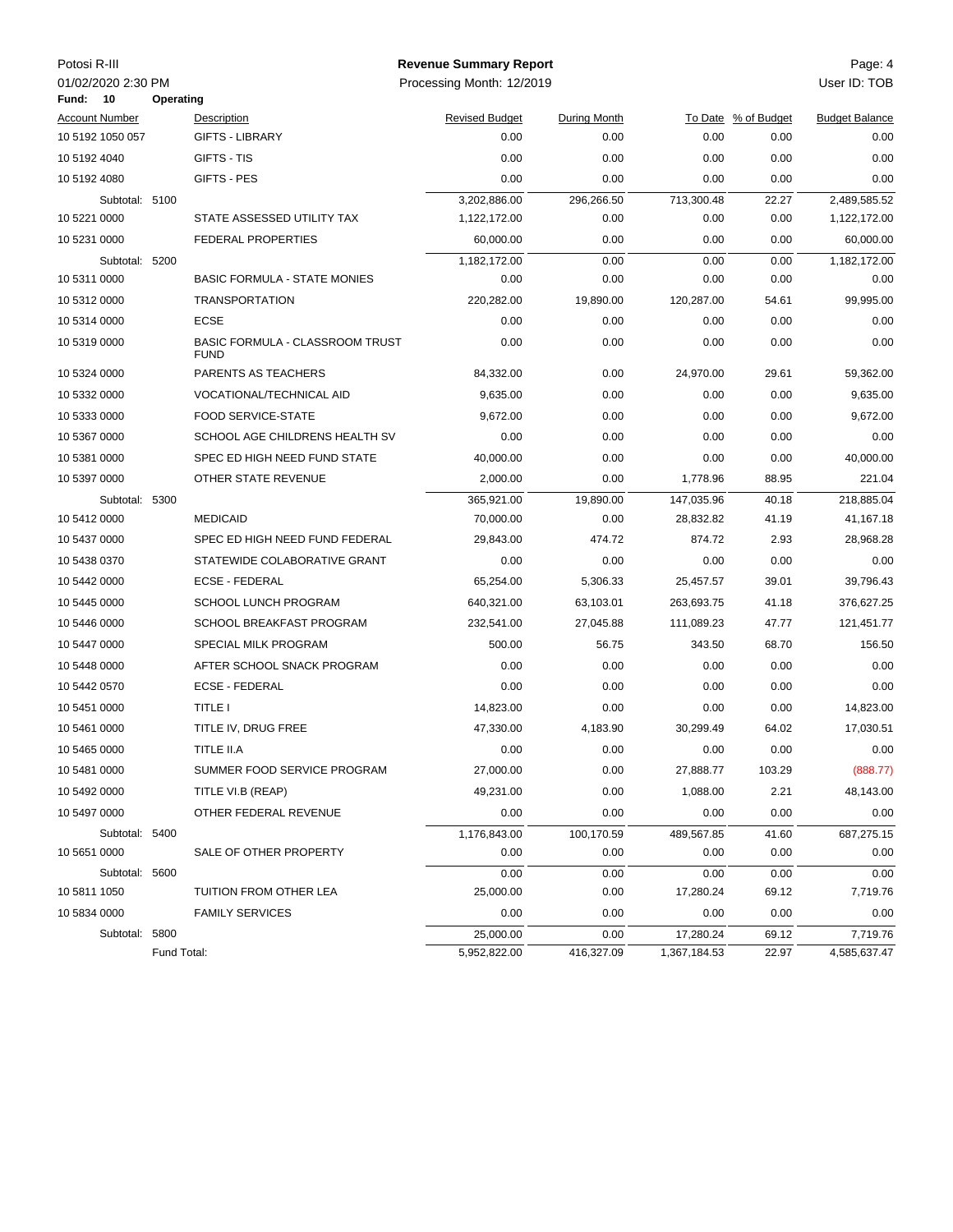| Potosi R-III          |                 |                                                       | <b>Revenue Summary Report</b> |              |              |             | Page: 5               |
|-----------------------|-----------------|-------------------------------------------------------|-------------------------------|--------------|--------------|-------------|-----------------------|
| 01/02/2020 2:30 PM    |                 |                                                       | Processing Month: 12/2019     |              |              |             | User ID: TOB          |
| 20<br>Fund:           | <b>Teachers</b> |                                                       |                               |              |              |             |                       |
| <b>Account Number</b> |                 | Description                                           | <b>Revised Budget</b>         | During Month | To Date      | % of Budget | <b>Budget Balance</b> |
| 20 5113 0000          |                 | TRUST FUND - PROP C                                   | 2,050,745.00                  | 212,846.06   | 1,151,886.98 | 56.17       | 898,858.02            |
| Subtotal: 5100        |                 |                                                       | 2,050,745.00                  | 212,846.06   | 1,151,886.98 | 56.17       | 898,858.02            |
| 20 5211 0000          |                 | FINES, FOR FEITURES, ESCHEATS                         | 27,329.00                     | 0.00         | 0.00         | 0.00        | 27,329.00             |
| Subtotal: 5200        |                 |                                                       | 27,329.00                     | 0.00         | 0.00         | 0.00        | 27,329.00             |
| 20 5311 0000          |                 | <b>BASIC FORMULA - STATE MONIES</b>                   | 11,307,314.00                 | 955,906.00   | 5,660,468.22 | 50.06       | 5,646,845.78          |
| 20 5319 0000          |                 | <b>BASIC FORMULA - CLASSROOM TRUST</b><br><b>FUND</b> | 845,564.00                    | 69,846.37    | 422,758.93   | 50.00       | 422,805.07            |
| 20 5314 0570          |                 | <b>ECSE</b>                                           | 119,126.00                    | 0.00         | 0.00         | 0.00        | 119,126.00            |
| Subtotal: 5300        |                 |                                                       | 12,272,004.00                 | 1,025,752.37 | 6,083,227.15 | 49.57       | 6,188,776.85          |
| 20 5441 0000          |                 | <b>IDEA PART B - FEDERAL</b>                          | 477,931.00                    | 39,612.67    | 200,404.31   | 41.93       | 277,526.69            |
| 20 5451 0000          |                 | <b>TITLE I</b>                                        | 866,604.00                    | 54,012.60    | 283,008.82   | 32.66       | 583,595.18            |
| 20 5465 0000          |                 | TITLE II.A                                            | 94,409.00                     | 8,245.75     | 58,515.61    | 61.98       | 35,893.39             |
| Subtotal: 5400        |                 |                                                       | 1,438,944.00                  | 101,871.02   | 541,928.74   | 37.66       | 897,015.26            |
|                       | Fund Total:     |                                                       | 15,789,022.00                 | 1,340,469.45 | 7,777,042.87 | 49.26       | 8,011,979.13          |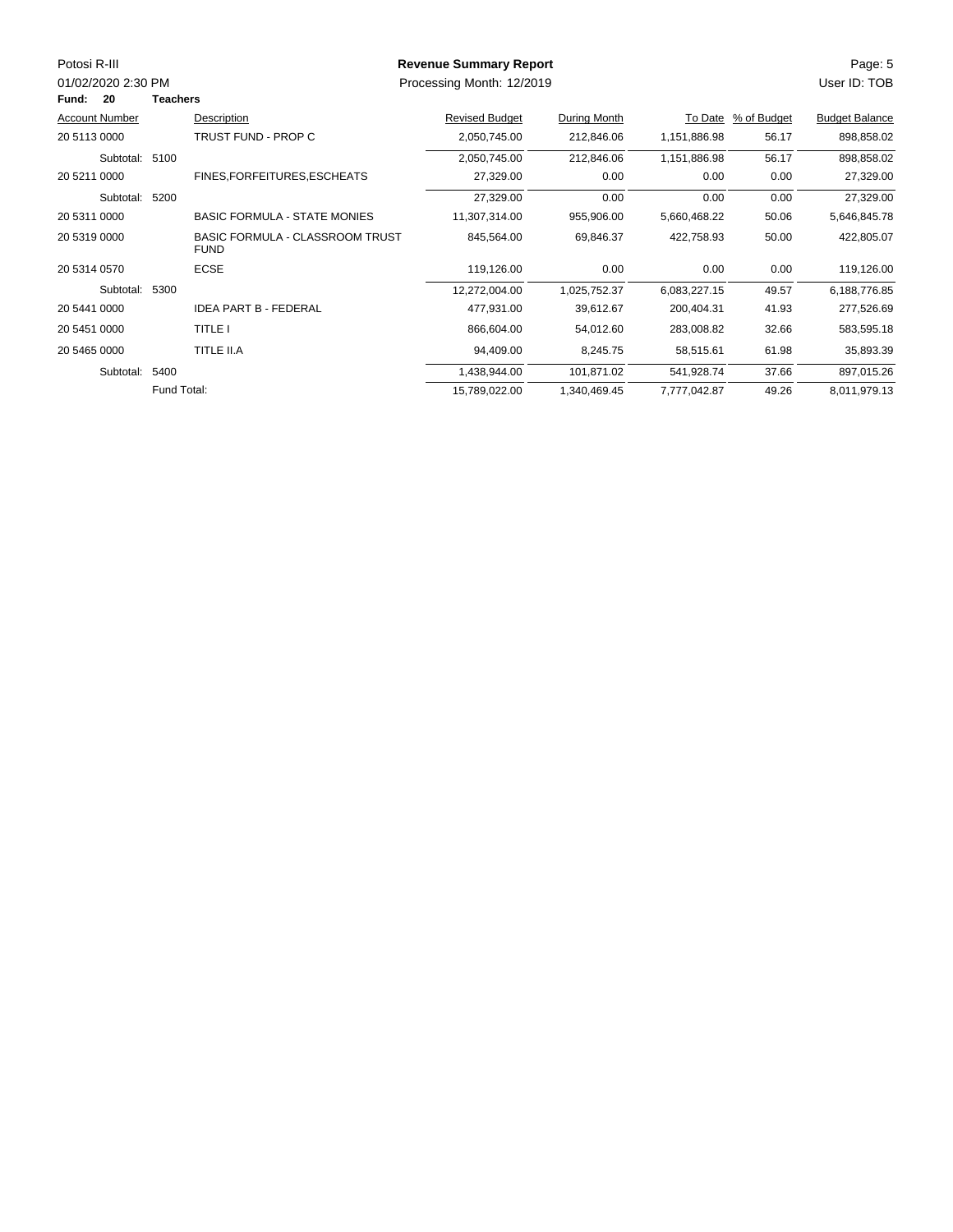| Potosi R-III          |                     |                                    | <b>Revenue Summary Report</b> |              |           |             | Page: 6               |
|-----------------------|---------------------|------------------------------------|-------------------------------|--------------|-----------|-------------|-----------------------|
| 01/02/2020 2:30 PM    |                     |                                    | Processing Month: 12/2019     |              |           |             | User ID: TOB          |
| <b>Fund: 30</b>       | <b>Debt Service</b> |                                    |                               |              |           |             |                       |
| <b>Account Number</b> |                     | Description                        | <b>Revised Budget</b>         | During Month | To Date   | % of Budget | <b>Budget Balance</b> |
| 30 5111 0000          |                     | <b>CURRENT YEAR LEVY TAXES</b>     | 379,078.00                    | 50,985.30    | 50,985.30 | 13.45       | 328,092.70            |
| 30 5112 0000          |                     | <b>DELINQUENT TAXES</b>            | 72,415.00                     | 0.00         | 28,626.29 | 39.53       | 43,788.71             |
| 30 5141 0000          |                     | <b>EARNINGS FROM TEMPORARY DEP</b> | 14,000.00                     | 0.00         | 5,256.15  | 37.54       | 8,743.85              |
| 30 5143 0000          |                     | PREMIUM ON BONDS SOLD              | 0.00                          | 0.00         | 0.00      | 0.00        | 0.00                  |
| Subtotal: 5100        |                     |                                    | 465,493.00                    | 50,985.30    | 84,867.74 | 18.23       | 380,625.26            |
| 30 5221 0000          |                     | STATE ASSESSED UTILITY TAX         | 218,857.00                    | 0.00         | 0.00      | 0.00        | 218,857.00            |
| 30 5231 0000          |                     | <b>FEDERAL PROPERTIES</b>          | 12,511.00                     | 0.00         | 0.00      | 0.00        | 12,511.00             |
| Subtotal:             | 5200                |                                    | 231,368.00                    | 0.00         | 0.00      | 0.00        | 231,368.00            |
| 30 5692 0000          |                     | <b>REFUNDING BONDS</b>             | 0.00                          | 0.00         | 0.00      | 0.00        | 0.00                  |
| Subtotal:             | 5600                |                                    | 0.00                          | 0.00         | 0.00      | 0.00        | 0.00                  |
|                       | Fund Total:         |                                    | 696,861.00                    | 50,985.30    | 84,867.74 | 12.18       | 611,993.26            |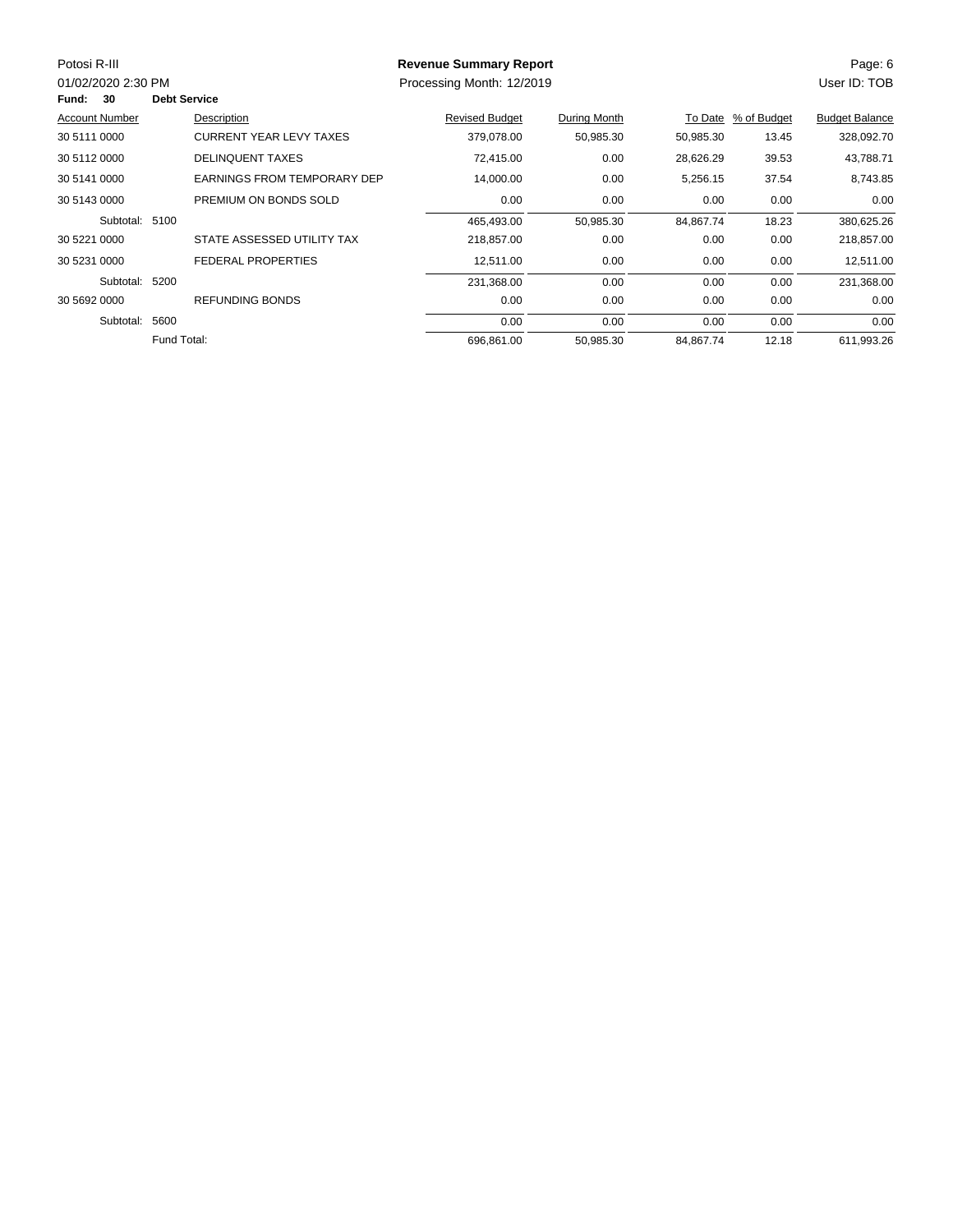| Potosi R-III<br>01/02/2020 2:30 PM<br>40<br>Fund: |             | <b>Capital Projects</b>            | <b>Revenue Summary Report</b><br>Processing Month: 12/2019 |              |           |                     | Page: 7<br>User ID: TOB |
|---------------------------------------------------|-------------|------------------------------------|------------------------------------------------------------|--------------|-----------|---------------------|-------------------------|
| <b>Account Number</b>                             |             | Description                        | <b>Revised Budget</b>                                      | During Month |           | To Date % of Budget | <b>Budget Balance</b>   |
| 40 5114 0000                                      |             | <b>FINANCIAL INSTITUTION TAXES</b> | 19,459.00                                                  | 7,239.41     | 7,239.41  | 37.20               | 12,219.59               |
| 40 5115 0000                                      |             | <b>M &amp; M SURCHARGE</b>         | 70,000.00                                                  | 0.00         | 0.00      | 0.00                | 70,000.00               |
| 40 5116 0000                                      |             | IN LIEU OF TAX                     |                                                            |              |           |                     |                         |
|                                                   |             |                                    | 16,209.00                                                  | 0.00         | 15,151.07 | 93.47               | 1,057.93                |
| 40 5141 0000                                      |             | <b>EARNINGS FROM TEMPORARY DEP</b> | 8,000.00                                                   | 0.00         | 7,986.28  | 99.83               | 13.72                   |
| 40 5143 0000                                      |             | PREMIUM ON BONDS SOLD              | 0.00                                                       | 0.00         | 0.00      | 0.00                | 0.00                    |
| 40 5141 0150                                      |             | BOND ISSUE 2007                    | 0.00                                                       | 0.00         | 0.00      | 0.00                | 0.00                    |
| 40 5191 0000                                      |             | <b>RENTALS</b>                     | 0.00                                                       | 0.00         | 0.00      | 0.00                | 0.00                    |
| 40 5195 0000                                      |             | PRIOR PERIOD ADJUSTMENT            | 0.00                                                       | 0.00         | 0.00      | 0.00                | 0.00                    |
| 40 5198 0000                                      |             | MISCELLANEOUS LOCAL REVENUE        | 0.00                                                       | 0.00         | 0.00      | 0.00                | 0.00                    |
| Subtotal: 5100                                    |             |                                    | 113,668.00                                                 | 7,239.41     | 30,376.76 | 26.72               | 83,291.24               |
| 40 5319 0000                                      |             | <b>CLASSROOM TRUST FUND</b>        | 0.00                                                       | 0.00         | 0.00      | 0.00                | 0.00                    |
| Subtotal: 5300                                    |             |                                    | 0.00                                                       | 0.00         | 0.00      | 0.00                | 0.00                    |
| 40 5611 0000                                      |             | SALE OF BONDS                      | 0.00                                                       | 0.00         | 0.00      | 0.00                | 0.00                    |
| 40 5641 0000                                      |             | SALE OF SCHOOL BUSES               | 0.00                                                       | 0.00         | 0.00      | 0.00                | 0.00                    |
| 40 5651 0000                                      |             | SALE OF OTHER PROPERTY             | 0.00                                                       | 0.00         | 0.00      | 0.00                | 0.00                    |
| Subtotal:                                         | 5600        |                                    | 0.00                                                       | 0.00         | 0.00      | 0.00                | 0.00                    |
|                                                   | Fund Total: |                                    | 113,668.00                                                 | 7,239.41     | 30,376.76 | 26.72               | 83,291.24               |